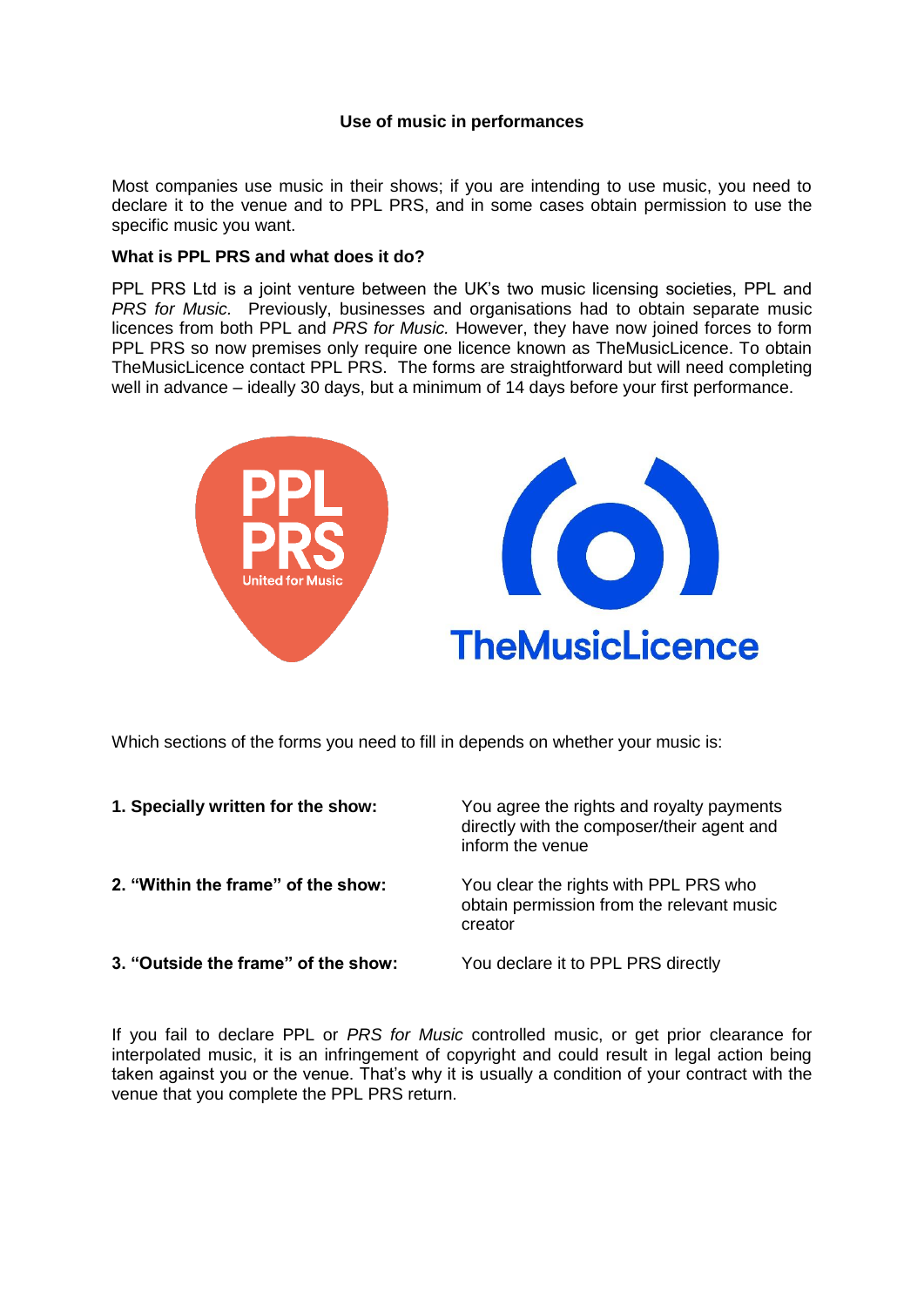# **1. Music which has been specially written for the production**

If the music used in your production has been written by a member of your company, or if you have already agreed royalty payments directly with the composer of the music you are using, then you do not need to fill out the Declaration Form. This type of music falls under "grand rights" and includes operas, musicals and other plays where the music has been specially written. The rights to this music aren't controlled by PPL or *PRS for Music.* 

# **2. Interpolated Music: "within the frame" of the show**

For PPL PRS licensing purposes, "Interpolated" music is defined as: music which is performed by or intended to be audible to a character or characters in that theatrical production. To correctly identify interpolated music, imagine the presentation as a film. As a viewer, we instinctively understand when a character in a film can hear the music and when it's just soundtrack that they can't hear. Such as when there's a car chase; the driver can't hear the dramatic chase music that accompanies it but if there is a CD playing in the car, they can hear that. As the viewer, we understand this distinction immediately  $-$  if this were on stage the CD music would be interpolated.

## Getting permission to use interpolated music

"Interpolated" music in performances is *not* covered by the venue. If you intend to use interpolated music in your production, you need to fill in the details of the interpolated music you use on the **back** of the [Declaration Form.](http://housetheatre.org.uk/resources/ppl-prs-application-interpolated-music/) You will then need to get two members of your company to sign the declaration at the bottom of the Declaration Form and return it to PPL PRS. Ideally, the form should be returned 30 days before your first performance; 14 days is the shortest amount of time in which venues can process your declaration.

Publishers have first refusal on licensing interpolated works, so PPL PRS needs to make a referral. This can cause problems if the music, or your show, is not finalised until late on. If you know roughly what you will be using and how long you intend to use it (e.g. two minutes of Song 1, four minutes of Song 2, etc.), fill out the form as accurately as you can, and any last-minute changes can be communicated by phone to PPL PRS.

## **3. Music outside the frame of the show**

## **a. Incidental music**

For PPL PRS licensing purposes, "Incidental" music is defined as: music heard by the theatre audience as an accompaniment to the play, but which is not performed by, or intended to be audible to, any of the characters in the play. As an example, this could be scene change or background music.

Venues will pay a weekly fee for "incidental" or "curtain" music; but you will need to fill in the details of the incidental music you use on the **front** of the [Declaration Form.](http://housetheatre.org.uk/resources/ppl-prs-setlist-incidental-music/)